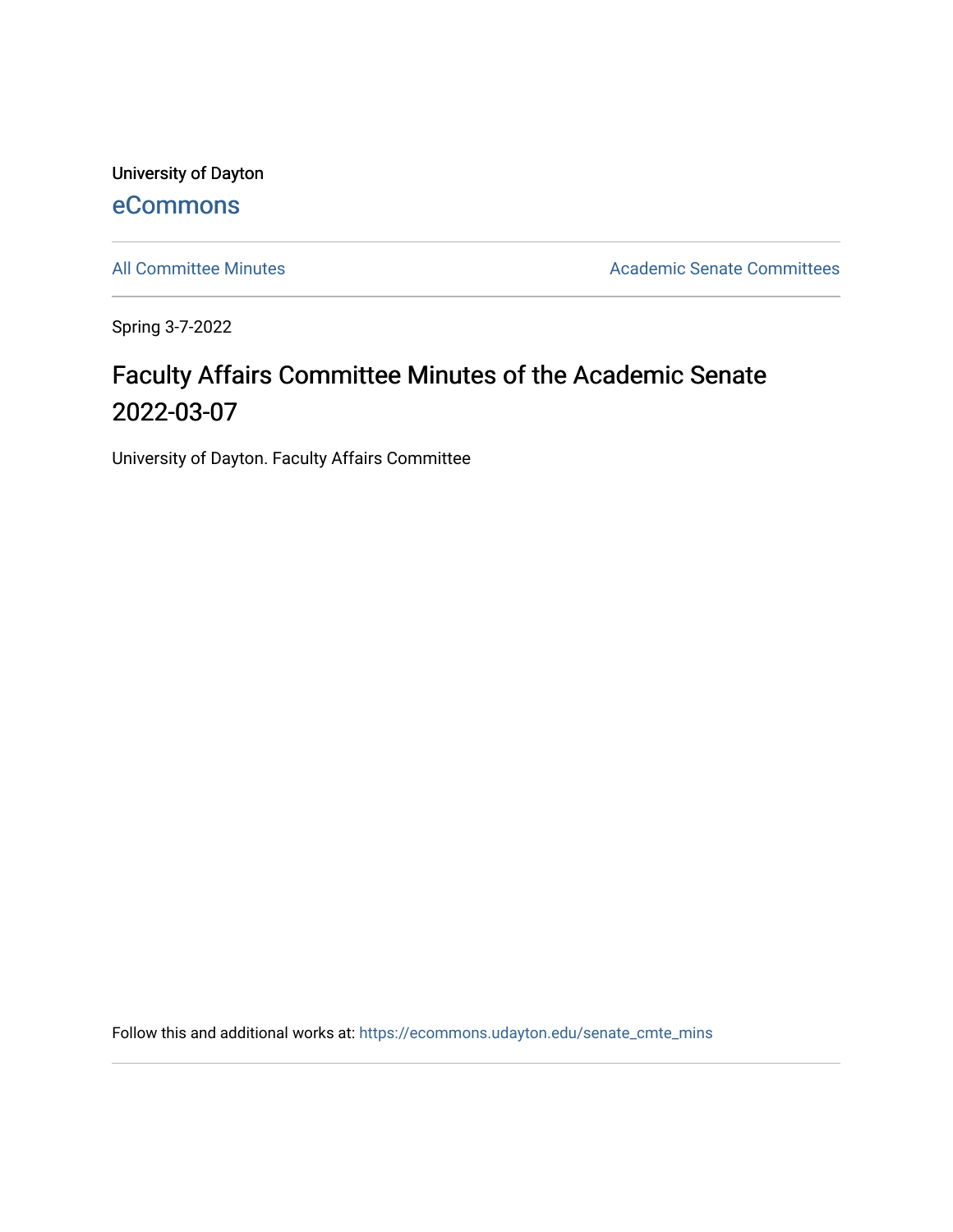## Minutes FAC Meeting 7 March 2022 2:30-3:20 pm, RL 215 and via Zoom

- 1. Present: Connie Bowman, Sarah Cahalan, Jon Fulkerson, Sayeh Meisami, Carolyn Phelps, Margie Pinnell, Grant Neeley, Kathy Webb Excused: Carissa Krane, Camryn Justice, Andrew Sarangan, Andrea Wells, Chris Roederer
- 2. Minutes from 3 March 2022 were approved with changes suggested by Chris Roederer.
- 3. Discussed FAC SET charge from ECAS. Options discussed
	- a. Review and create a policy proposal based on 4B
	- b. Comprehensively review and potentially consolidate all policies and guidelines in faculty handbook and additional policies that include student evaluation of teaching as a process or create new policy
	- c. Other: Remove the reporting of departmental averages from making decisions for promotion/tenure or merit.
- 4. Conversation
	- a. ECAS charge is asking for a "holistic" policy by April
		- i. Does not seem possible given where we are in the academic year
		- ii. We run the risk of creating a policy that contradicts other policies currently in effect
	- b. The recommendations from SAPC include some things that are already policy but maybe are not being followed
		- i. Recommendations 1 and 2 are already policy
		- ii. Recommendation 3 is policy for TT faculty, but is it being done?
		- iii. If we have policies and procedures that are not being followed now, should enforcement be part of the recommendations?
		- iv. Recommendation 6 seems daunting, for some departments it could mean everyone has to do ongoing training
	- c. Should FAC counter the ECAS charge with a charge that does 3b?
		- i. Would have to move to next year's FAC.
		- ii. Not easy to do with a big committee, there was some support for looking at this as a summer project for 1-3 faculty who would provide a report and recommendations to ECAS/FAC in the fall
	- d. Should we consider removing the reporting of departmental averages from making decisions for promotion/tenure or merit.
		- i. There is support for this recommendation. It is something we could do this semester assuming SET could suppress the departmental averages.
		- ii. We suggest keeping the standard deviations
	- e. Senate should provide instructions to units to review current policies about Student evaluation of teaching and weaving them into any changes they do to align with new UPTP.